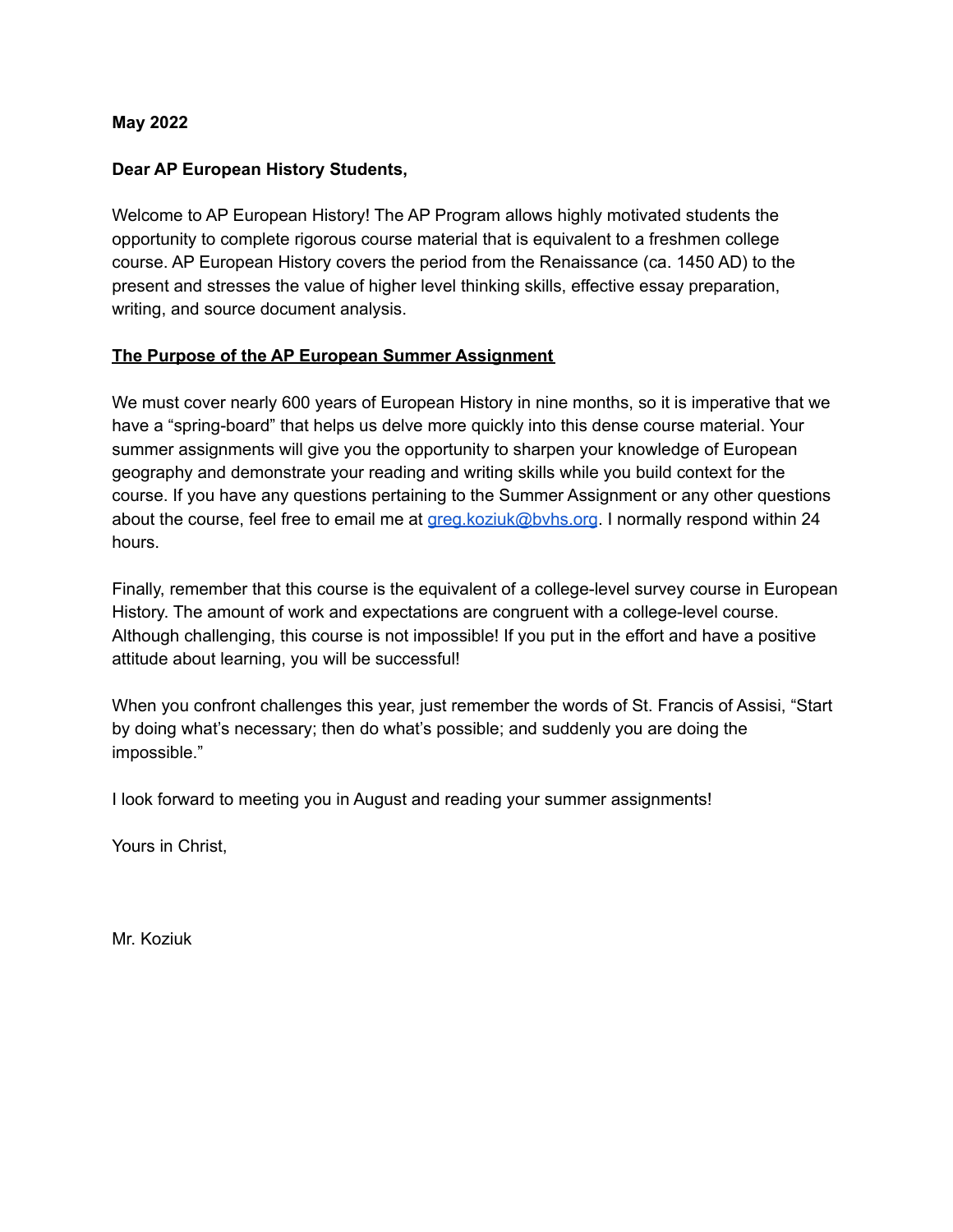## **AP European History Summer Assignments**

**Assignment #1 European Geography:** Learn the locations of the countries and physical features of Europe. Practice the Europe [Countries](https://online.seterra.com/en/vgp/3007) Map Quiz and the Physical [Features](https://online.seterra.com/en/vgp/3453) Map [Quiz](https://online.seterra.com/en/vgp/3453) on Seterra. You will take both of these quizzes for a grade during the first week of school.

**Assignment #2 The Later Middle Ages:** Read the Outline for [Chapter](https://www.dropbox.com/s/5giosoqivgdjjev/11%20Chapter%20Outline.docx?dl=0) 11: The Later Middle [Ages](https://www.dropbox.com/s/5giosoqivgdjjev/11%20Chapter%20Outline.docx?dl=0) from our AP European History textbook, McKay *A History of Western Society* (12th Edition) Write a paragraph in response to each question:

- 1. How did climate change shape the late Middle Ages?
- 2. How did the plague reshape European society?
- 3. What were the causes, course, and consequences of the Hundred Years' War?
- 4. Why did the church come under increasing criticism?
- 5. What explains the social unrest of the late Middle Ages?

**Assignment #3 Contextualizing Renaissance and Discovery:** Watch the video [Contextualizing](https://www.youtube.com/watch?v=Na8Nsr9wHB4) Renaissance and Age of Discovery. Apply what you learned about the Late Middle Ages to write a paragraph explaining the context in which the Renaissance and Age of Discovery developed. Use the acronym Geo-SPRITE to come up with at least three examples from the Late Middle Ages for your contextualization paragraph. This is an example of how one student used Geo-SPRITE to write a context paragraph for a prompt about Germany and World War II:

| Geo-SPRITE                                         |                                                                                                                                                                                                                                                                                                                   |
|----------------------------------------------------|-------------------------------------------------------------------------------------------------------------------------------------------------------------------------------------------------------------------------------------------------------------------------------------------------------------------|
| Geography<br>Place, physical, human                | The Second World War in Europe took place with Germany at the forefront of events.                                                                                                                                                                                                                                |
| Social<br>Gender, ethnicity, class                 | The Nazi party spewed racist and anti-Semetic propaganda as part of their social agenda.                                                                                                                                                                                                                          |
| Political<br>Authority, diplomacy, law             | The German Nazi party, led by Hitler, came to power by taking advantage of a dire<br>economic situation resulting from the Great Depression.<br>When in power, the Nazis announced they would no longer abide by the disarmament<br>clauses of the Treaty of Versailles and quickly established a military draft. |
| <b>Religious</b><br>Beliefs, influences, practices |                                                                                                                                                                                                                                                                                                                   |
| Intellectual<br>Learning, literature, arts         |                                                                                                                                                                                                                                                                                                                   |
| Technology<br>Science, machinges, medicine         | The Nazis put scientists and engineers to work refining weapons and using the newest<br>technologies to further their social and diplomatic agendas.                                                                                                                                                              |
| Economic<br>Trade, policies, finance               |                                                                                                                                                                                                                                                                                                                   |